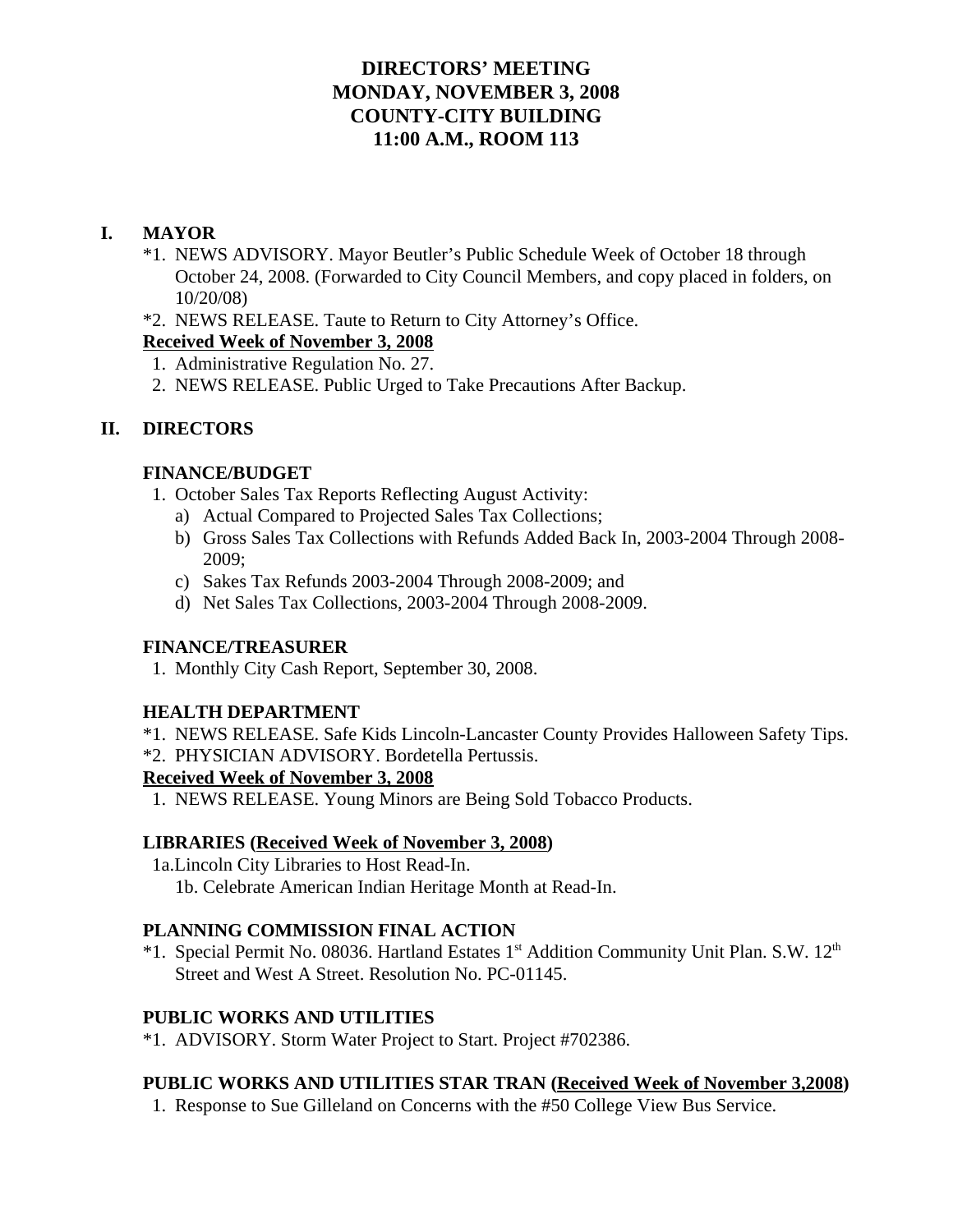2. Response to Professor Jaswal on Suggestions for the #45 Arapahoe Bus Route.

# **URBAN DEVELOPMENT**

- \*1. North Haymarket Arts and Humanities, Phase II Redevelopment Agreement Public Infrastructure.
- \*2. Block 85, Redevelopment Agreement Public Infrastructure.

# **III. CITY CLERK**

# **IV. COUNCIL REQUESTS/CORRESPONDENCE**

# **JON CAMP**

- 1. Letter written to Deena Winter, Lincoln Journal Star. No conflict of interest.
- 2. Email from, and response to, Zachary Hill. Quit paying Michael for his Antelope Valley relocation and clean up abandoned hotel at Cornhusker Highway.

# **ROBIN ESCHLIMAN**

\*1. Request to Greg MacLean, Public Works & Utilities Director and/or Marvin Krout, Planning Director - RE: The Pioneer Greens area - private streets - snow removal, etc. (RFI#16 - 10/23/08) **Reply from Greg MacLean, Public Works & Utilities; Marvin Krout, Planning Department** received 10/29/08.

# **V. MISCELLANEOUS**

- \*1a.Email from David Andrews, Oviedo, Florida on the Proposed Segway Ordinance.
	- \*1b. Article sent by David Andrews from KOLN KGIN Website on the Lincoln City Council Considering Segway Ordinance.
- \*2. Email from Larry and Denise Maack Requesting Deletion of Area 12 from Proposed Annexations for 2009.
- \*3. Email from Sitaram Jaswal, UNL Professor, containing email to StarTran, response from StarTran, and reply to StarTran on the 45 and 46 bus routes and how a low impact change would help get the bus closer to the UNL campus.

# **Received Week of November 3, 2008**

- 1. Email from Thomas Webb. LES increases more than last four years of cost of living raises.
- 2. Media Release. Community Health Endowment announces funding strategy for FY 2008- 2009.
- 3. Email from Zachary Hill. Stop paying homeowner moved by the Antelope Valley Project, and possibly need a junk unused property ordinance.
- 4. Correspondence via InterLinc from Duane Smith, asking for consideration of ice cream truck sales permit for city parks.
- 5. Letter received from Shirley and Jean Swift requesting to delete Area 12 from proposed annexations for 2009. (Individual letters placed in Council packets on 10/29/08)
- 6. Fax from Charlie Matulka on voting machines and vote counting.
- 7. Email from Roger Wilkening. If Camp has a conflict, then so does Seacrest.
- 8. Newsletter of the Community Health Endowment of Lincoln.

# **VI. ADJOURNMENT**

# **\* Held Over from October 27, 2008**

**W:\FILES\CITYCOUN\WP\da110308.wpd**mmm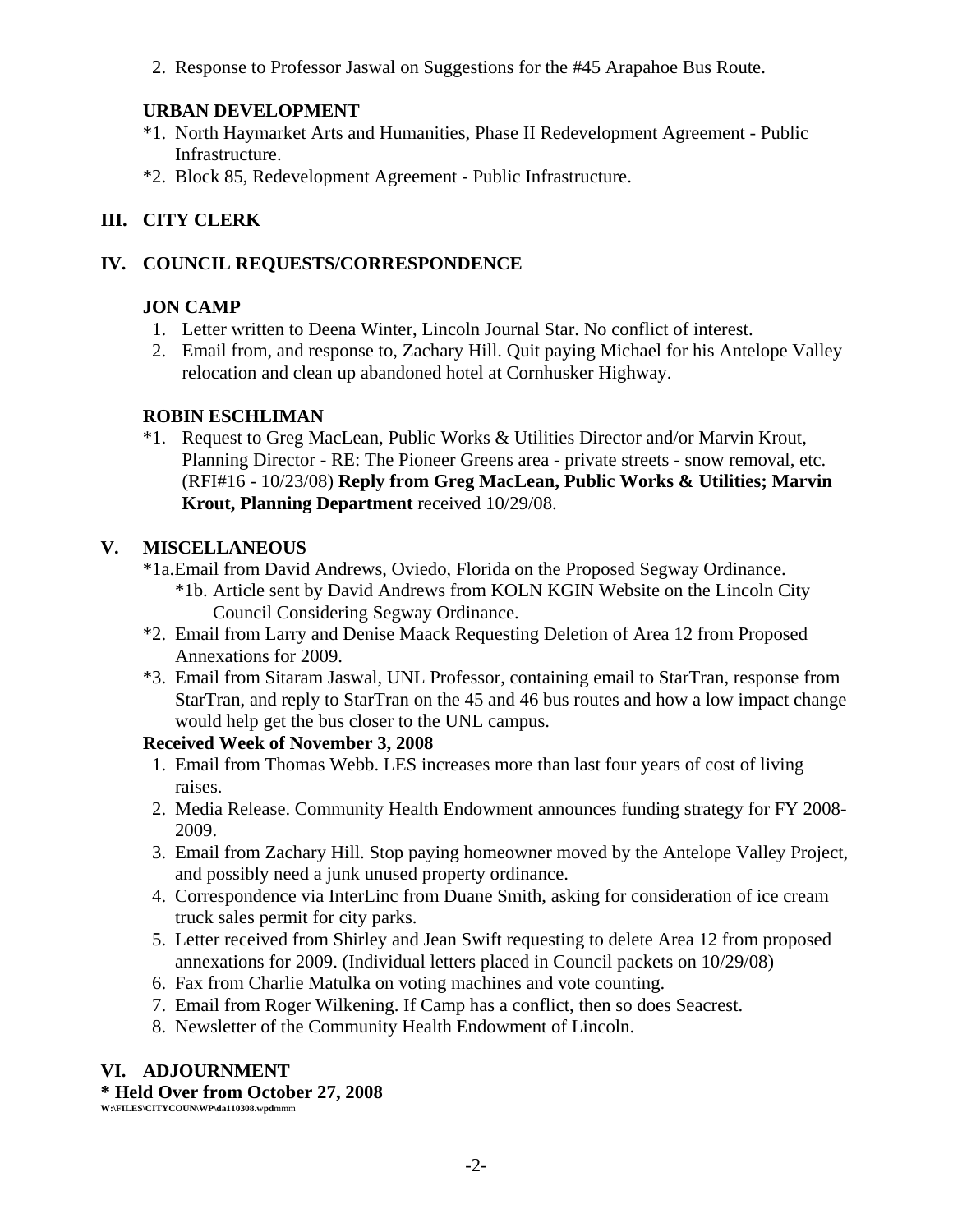# **DIRECTORS' MEETING MINUTES MONDAY, NOVEMBER 3, 2008 11:00 a.m. COUNTY/CITY BUILDING CONFERENCE ROOM 113**

**Council Members Present:** Robin Eschliman, Chair; Doug Emery, Vice-Chair; Ken Svoboda, Dan Marvin, John Spatz

**Council Member Absent:** Jon Camp, Jonathan Cook

**Others Present:** Mayor Chris Beutler, Rick Hoppe, Trish Owen, Lin Quenzer, Mayor's Office; City Clerk Joan Ross; John Hendry, City Attorney; Directors and Department Heads; and Tammy Grammer, City Council Secretary

Ms. Eschliman opened the meeting at 11:05 a.m.

Location Announcement of the Nebraska Open Meetings Act: A Copy of the Nebraska Open Meetings Act is Located on the Wall at the Rear of this Room.

## **I. MAYOR** -

Mayor Chris Beutler reported the Lincoln Emergency Communications/911 Center has been selected as a "Flagship Agency" by the Commission on Accreditation for Law Enforcement Agencies. They received a letter of congratulations stating a Flagship Agency represents an extraordinary example of excellence in public safety and is recognized as a potential resource for future and current Accreditation Agency clients.

Julie Righter (Emergency Communications/911) reported this is our second flagship award and only an accreditation every three years. They will be recognized at the Commission on Accreditation for Law Enforcement Agencies Conference in December.

 Dave Landis ( Urban Development Director) gave a report on the analyzed of moving our University Square Parking Garage.

Pat Leach (Library Director) reported there is a national measure of public libraries called the 'Hondius American Public Library Ratings' and they have just been issued for 2008.

Steve Huggenberger (City Attorney's Office) and Vince Mejer (Purchasing Director) gave an update on some Charter changes that are being introduced at the formal meeting today.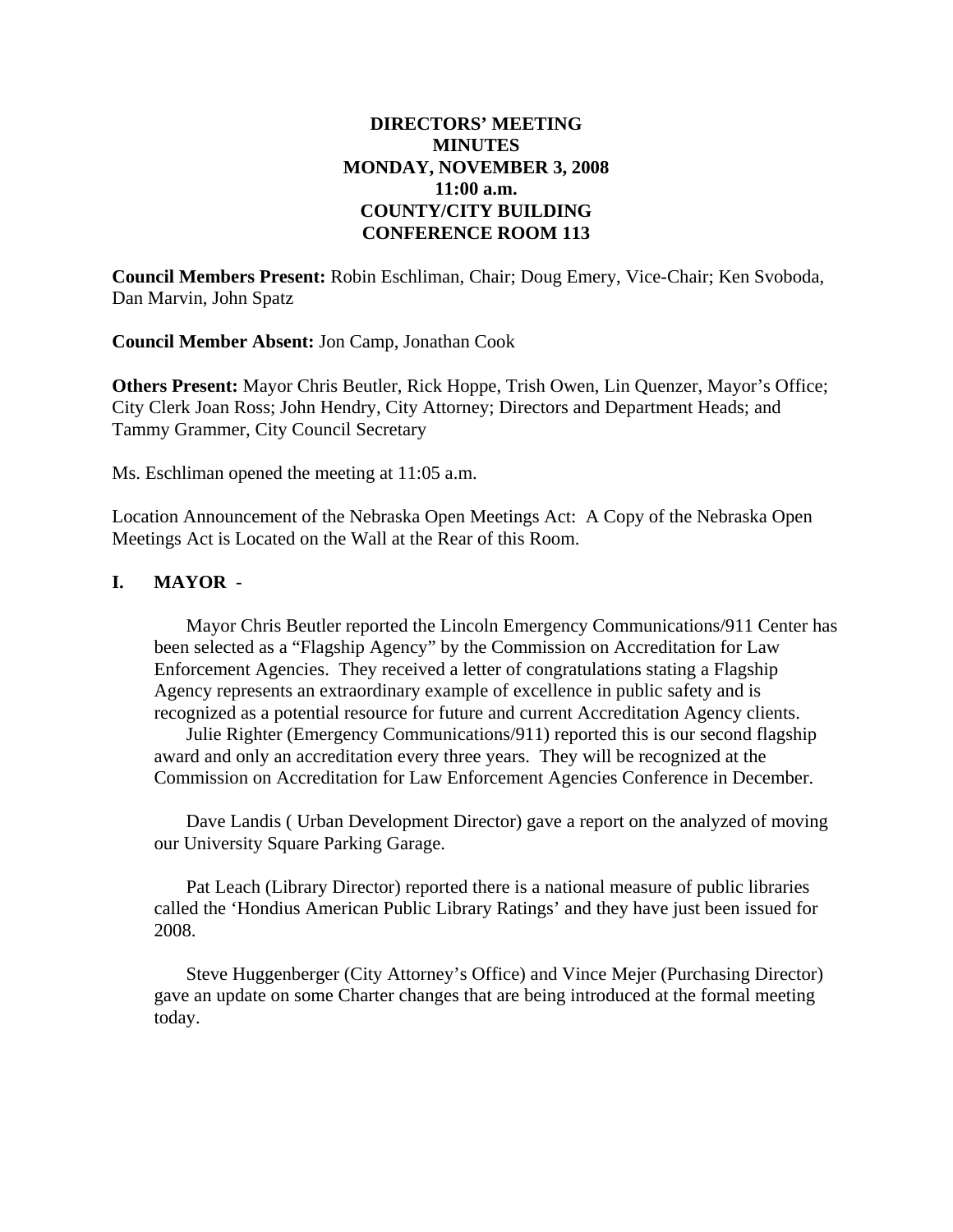Mayor Beutler mentioned that next week they will begin updating the Council and the community on the Development Services Center.

- \*1. NEWS ADVISORY RE: Mayor Beutler's Public Schedule Week of October 18 through October 24, 2008 (Forwarded to Council Members and copy in their file folders on 10/20/08). - NO COMMENTS
- \*2. NEWS RELEASE RE: Taute to Return to City Attorney's Office. NO COMMENTS

#### **Received Week of November 3, 2008**

- 1. Administrative Regulation No. 27. NO COMMENTS
- 2. NEWS RELEASE RE: Public Urged to Take Precautions After Backup. NO **COMMENTS**

#### **II. DIRECTORS -**

#### **FINANCE/BUDGET -**

- 1. October Sales Tax Reports Reflecting August Activity: - - NO COMMENTS
	- a.) Actual Compared to Projected Sales Tax Collections;
	- b.) Gross Sales Tax Collections with Refunds Added Back In, 2003-2004 Through 2008-2009;
	- c.) Sakes Tax Refunds 2003-2004 Through 2008-2009; and
	- d.) Net Sales Tax Collections, 2003-2004 Through 2008-2009.

#### **FINANCE/CITY TREASURER -**

1. Monthly City Cash Report - September 30, 2008. - NO COMMENTS

#### **HEALTH -**

- \*1. NEWS RELEASE RE: Safe Kids Lincoln-Lancaster County Provides Halloween Safety Tips - Pedestrian Safety Awareness Essential for Kids on Dangerous Night of the Year. - NO COMMENTS
- \*2. PHYSICIAN ADVISORY RE: Bordetella Pertussis. NO COMMENTS

#### **Received Week of November 3, 2008**

 1. NEWS RELEASE - RE: Young Minors are Being Sold Tobacco Products. - NO COMMENTS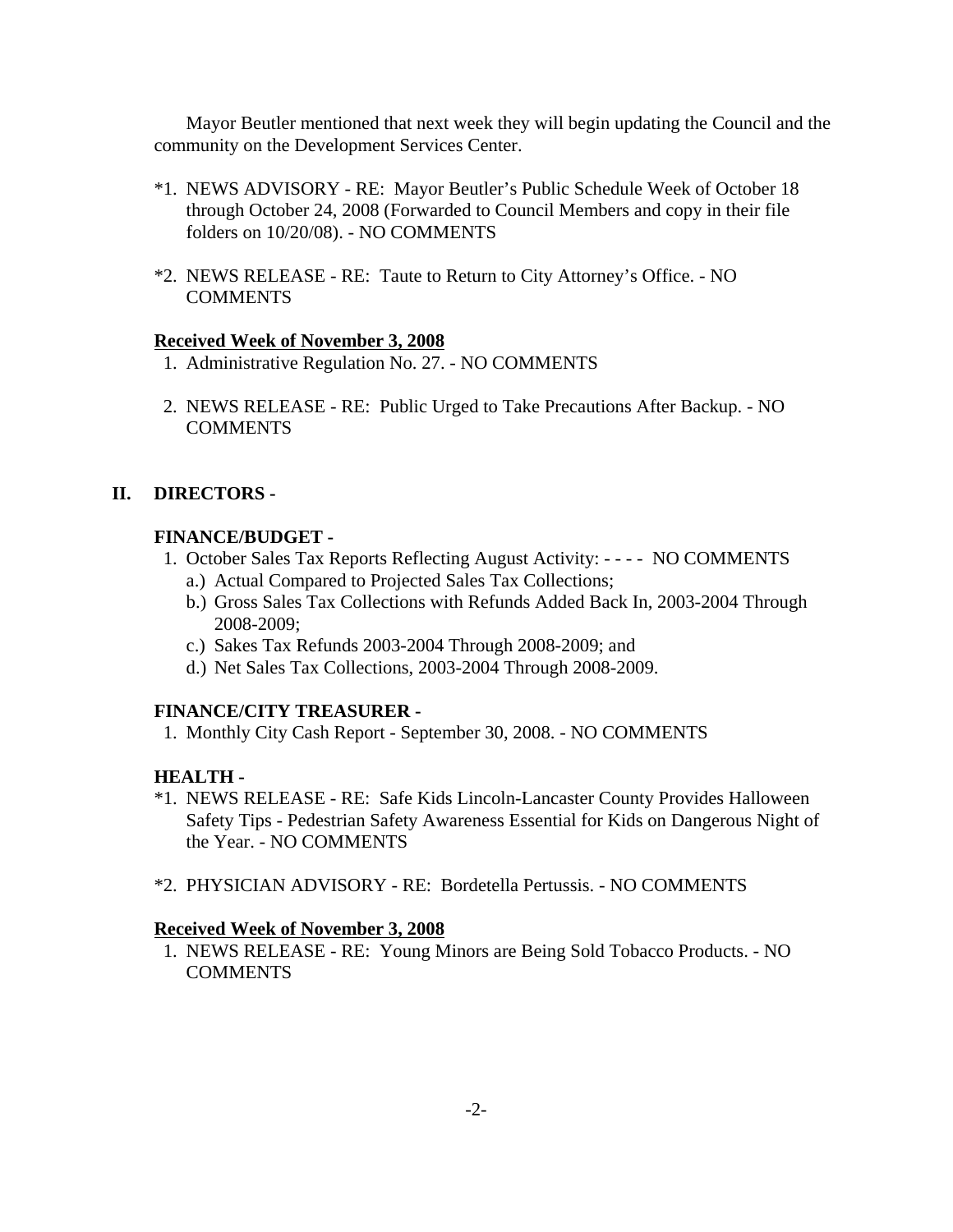#### **LIBRARIES - (Received Week of November 3, 2008)**

1. NEWS RELEASE - RE: Celebrate American Indian Heritage Month - Library Hosts Read-In. **-** NO COMMENTS

#### **PLANNING COMMISSION FINAL ACTION . . . . .**

\*1. Special Permit #08036 - Hartland Estates 1st Addition Community Unit Plan - S.W. 12<sup>th</sup> Street & West A Street - Resolution No. PC-01145. - NO COMMENTS

#### **PUBLIC WORKS & UTILITIES -**

\*1. ADVISORY - RE: Storm Water Project to Start - Project #702386. - NO COMMENTS

#### **PUBLIC WORKS & UTILITIES/STAR TRAN (Received Week of November 3,2008)**

- 1. Response Letter from Larry Worth to Sue Gilleland RE: Concerns with the #50 College View Bus Service. - NO COMMENTS
- 2. Response E-Mail from Larry Worth to Professor Jaswal RE: Suggestions for the #45 Arapahoe Bus Route. - NO COMMENTS

#### **URBAN DEVELOPMENT -**

- \*1. Memo from Greg MacLean, Public Works & Utilities Director to David Landis, Urban Development Director - RE: North Haymarket Arts and Humanities - Phase II Redevelopment Agreement-Public Infrastructure. - NO COMMENTS
- \*2. Memo from Greg MacLean, Public Works & Utilities Director to David Landis, Urban Development Director - RE: Block 85 - Redevelopment Agreement - Public Infrastructure. - NO COMMENTS

#### **III. CITY CLERK -**

City Clerk Joan Ross stated on their Agenda today, Items 11 & 12 will be called together. *[#11, Application of Old Federal Place LLC dba Jasmine Room for a Class I liquor license at 129 North 10th Street and an outside patio area measuring approximately 20 feet by 40 feet to the south.; and #12, Manager application of Monte Froehlich for Old Federal Place LLC dba Jasmine Room at 129 North 10th Street.]*

They received a memo for Item 13 of extra information on the applicant. *[#13, Application of Martina Alvarez dba La Hacienda De Flores for a Class I liquor license at 100 North 1st Street, Suite 4.]*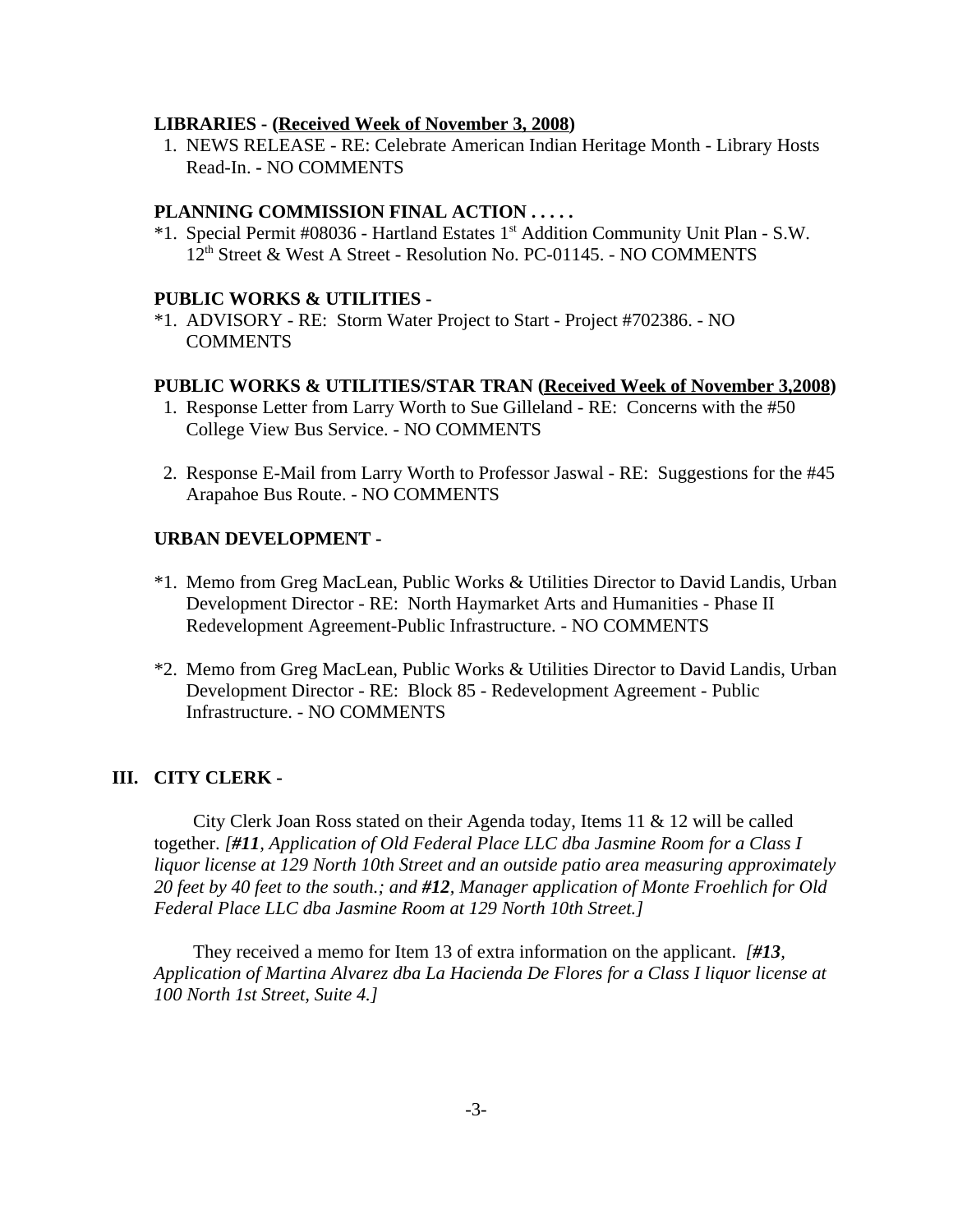Reminder for Item 18, they have a Motion-To-Amend #1. *[#18, 08-148, Request for Bond Ordinance authorizing the issuance of not to exceed \$932,000.00 City of Lincoln, Nebraska Block 85 Redevelopment Project tax allocation bonds.]* 

For Item 19, they have Motions-To-Amend #1 & #2. *[#19, 08R-268, Approving the Block 85 Redevelopment Agreement between Haymarket South, LLC, WRK, LLC, Airspace, LLC, and the City relating to the redevelopment of property generally located on Block 85 from 8th to 9th Streets, and M Street to Rosa Parks Way.*]

For Item 22, they have a Motion-To-Amend on the substitute agreement. *[#22, 08R-270, Approving the North Haymarket Arts and Humanities Phase II Redevelopment Agreement between Block 21, LLC and the City relating to the redevelopment of property generally located at 8th and R Streets.]* 

Items 18, 19, 20, 21, 22, & 23 will be called together. *[#18, 08-148, Request for Bond Ordinance authorizing the issuance of not to exceed \$932,000.00 City of Lincoln, Nebraska Block 85 Redevelopment Project tax allocation bonds.; #19, 08R-268, Approving the Block 85 Redevelopment Agreement between Haymarket South, LLC, WRK, LLC, Airspace, LLC, and the City relating to the redevelopment of property generally located on Block 85 from 8th to 9th Streets, and M Street to Rosa Parks Way.; #20, 08R-269, Amending the FY 08/09 CIP to authorize and appropriate \$932,000 in TIF funds for the Block 85 Redevelopment Project generally located on Block 85 from 8th to 9th Streets and M Street to Rosa Parks Way.; #21, 08-149, Request for Bond Ordinance authorizing the issuance of not to exceed \$2,800,000.00 City of Lincoln, Nebraska North Haymarket Arts and Humanities Phase II Redevelopment Project tax allocation bonds.; #22, 08R-270, Approving the North Haymarket Arts and Humanities Phase II Redevelopment Agreement between Block 21, LLC and the City relating to the redevelopment of property generally located at 8th and R Streets.; and #23, 08R-271, Amending the FY 08/09 CIP to authorize and appropriate \$2.8 million in TIF funds for the North Haymarket Arts and Humanities Phase II Redevelopment Project generally located at 8th and R Streets.]*

#### **IV. COUNCIL REQUESTS/CORRESPONDENCE -**

#### **JON CAMP - ABSENT**

- 1. Letter written to Deena Winter, Lincoln Journal Star RE: No conflict of interest. NO COMMENTS
- 2. E-Mail Response to Zachary Hill RE: Quit paying Michael for his Antelope Valley relocation and clean up abandoned hotel at Cornhusker Highway. - NO COMMENTS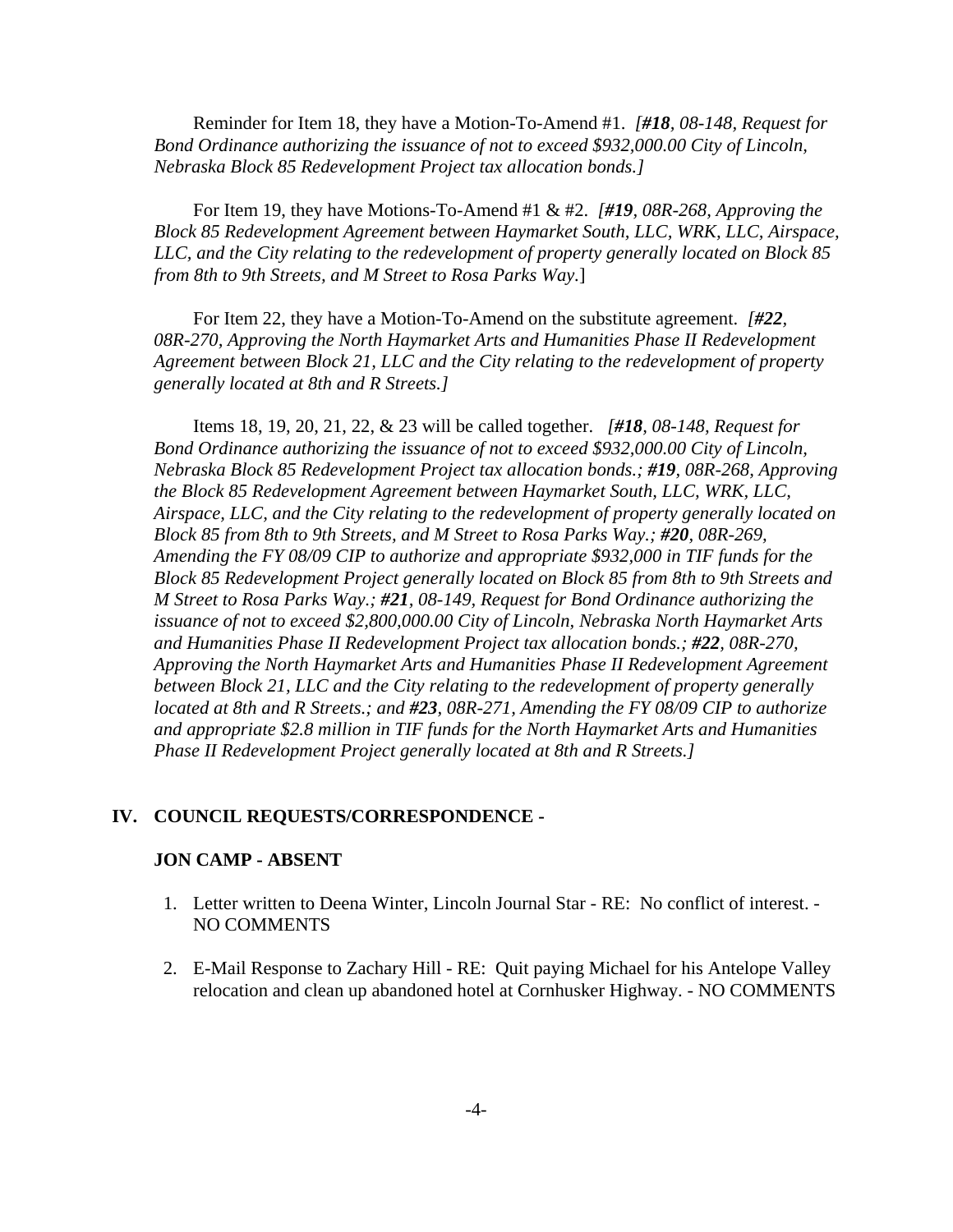#### **JONATHAN COOK - ABSENT**

#### **DOUG EMERY - NO COMMENTS**

## **ROBIN ESCHLIMAN -**

Ms. Eschliman asked Greg MacLean (Public Works & Utilities Director) if he responded to her request for information (RFI) yet? On how they determine whether streets are going to be public vs. private with the little blue signs on them. Marvin Krout (Planning Director) stated the response from him and Greg (MacLean) was sent to the Council last Thursday. Mr. Marvin noted it's probably in the Directors' packet.

\*1. Request to Greg MacLean, Public Works & Utilities Director and/or Marvin Krout, Planning Director - RE: The Pioneer Greens area - private streets - snow removal, etc. (RFI#16 - 10/23/08). — **1.) See Response from Greg MacLean, Public Works & Utilities Director; and Marvin Krout, Planning Director received on 10/29/08 for RFI#16. - - -** NO COMMENTS

#### **DAN MARVIN - NO COMMENTS**

#### **JOHN SPATZ - NO COMMENTS**

## **KEN SVOBODA - NO COMMENTS**

#### **V. MISCELLANEOUS -**

- \*1a.E-Mail from David Andrews, Oviedo, Florida RE: The Proposed Segway Ordinance. - NO COMMENTS
- \*1b.Article sent by David Andrews from KOLN KGIN Website on the Lincoln City Council Considering Segway Ordinance. - NO COMMENTS
- \*2. E-Mail from Larry & Denise Maack RE: Requesting Deletion of Area 12 from Proposed Annexations for 2009. - NO COMMENTS
- \*3. E-Mail from Sitaram Jaswal, UNL Professor (containing email to StarTran, response from StarTran, and reply to StarTran) - RE: Bus routes 45 & 46 and how a low impact change would help get the bus closer to the UNL campus. - NO COMMENTS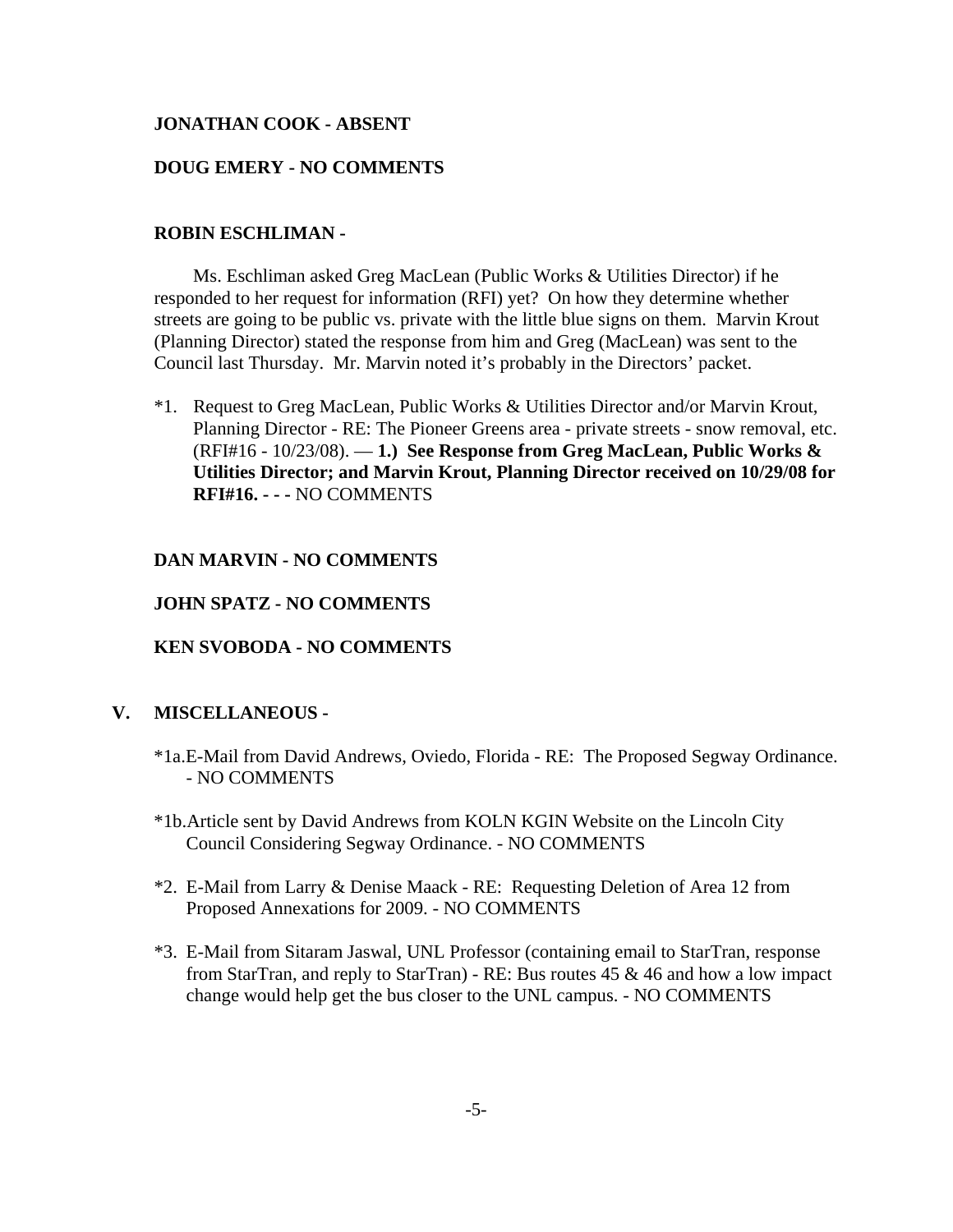#### **Received Week of November 3, 2008**

- 1. E-Mail from Thomas Webb RE: LES increases more than last four years of cost of living raises. - NO COMMENTS
- 2. MEDIA RELEASE from Community Health Endowment RE: Announces funding strategy for FY 2008-2009. - NO COMMENTS
- 3. E-Mail from Zachary Hill RE: Stop paying homeowner moved by the Antelope Valley Project, and possibly need a junk unused property ordinance. - NO **COMMENTS**
- 4. E-Mail from Duane Smith RE: Asking for consideration of ice cream truck sales permit for city parks. - NO COMMENTS
- 5. Letter from Shirley & Jean Swift RE: Requesting to delete Area 12 from proposed annexations for 2009 (Individual letters placed in Council file folders on 10/29/08). - NO COMMENTS
- 6. Fax Material from Charlie Matulka RE: On voting machines and vote counting. NO **COMMENTS**
- 7. E-Mail from Roger Wilkening RE: If Camp has a conflict, then so does Seacrest. NO COMMENTS
- 8. News from Community Health Endowment of Lincoln. NO COMMENTS

# **ADDENDUM - (For NOVEMBER 3rd)**

# **I. MAYOR -**

- 1. NEWS RELEASE RE: Mayor Beutler's Public Schedule Week of November 1 through November 7, 2008 - Schedule subject to change - (E-Mailed to Council on 10/31/08). - NO COMMENTS
- 2. NEWS RELEASE RE: City To Apply Anti-Icing Material. NO COMMENTS

# **II. CITY CLERK -**

1. Letters from Terry Uland, President, Downtown Lincoln Association sent to City Council Office by City Clerk Joan Ross - RE: Items 18 thru 23-Block 21 & Block 85 on Council Agenda for today, 11/03/08. - NO COMMENTS